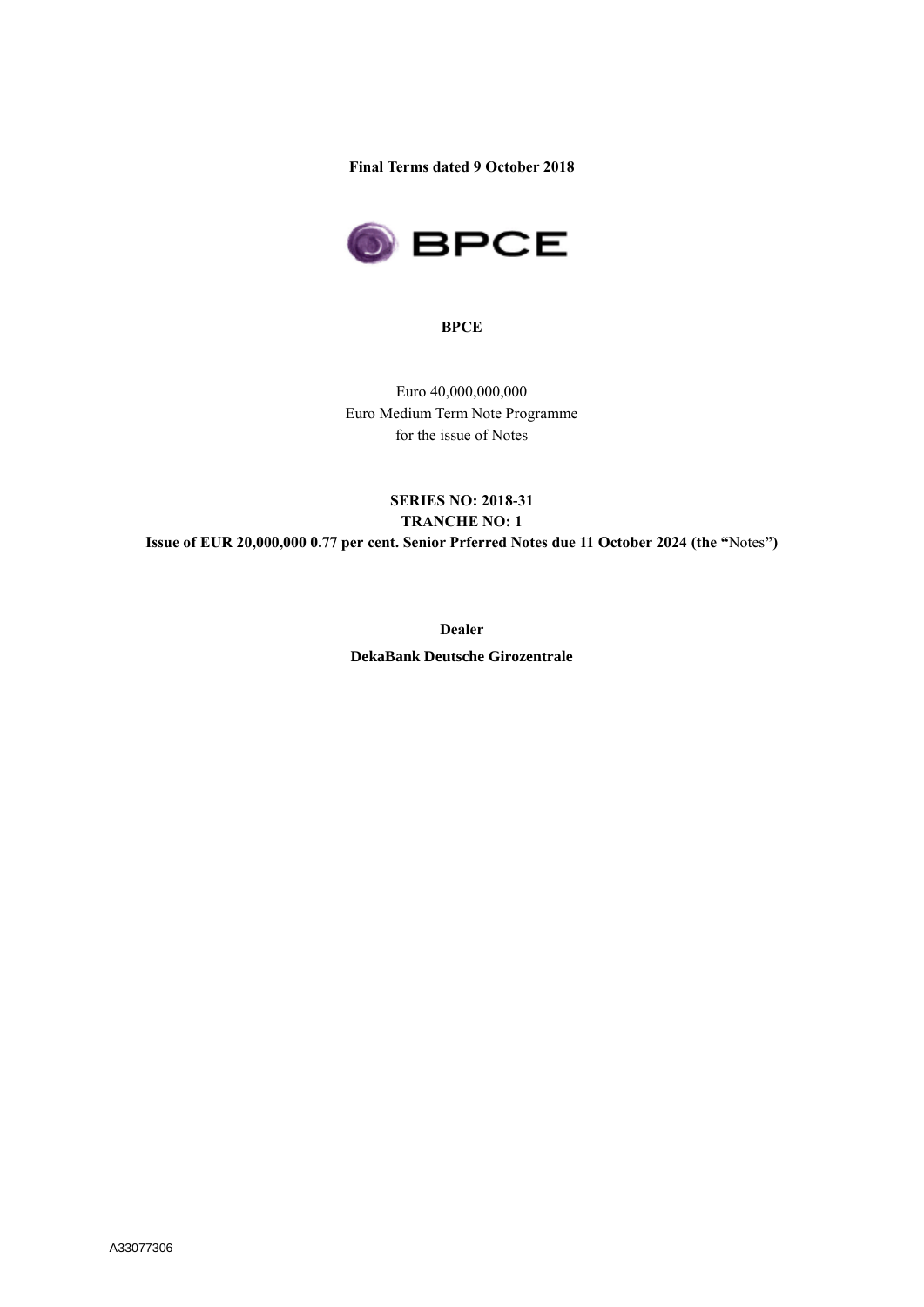**MIFID II PRODUCT GOVERNANCE / PROFESSIONAL INVESTORS AND ECPS ONLY TARGET MARKET** – Solely for the purposes of each manufacturer's product approval process, the target market assessment in respect of the Notes has led to the conclusion that, in relation to the type of clients criterion only: (i) the type of clients to whom the Notes are targeted is eligible counterparties and professional clients only, each as defined in Directive 2014/65/EU (as amended, "**MiFID II**"); and (ii) all channels for distribution of the Notes to eligible counterparties and professional clients are appropriate. Any person subsequently offering, selling or recommending the Notes (a "**distributor**") should take into consideration the manufacturers' type of clients assessment; however, a distributor subject to MiFID II is responsible for undertaking its own target market assessment in respect of the Notes (by either adopting or refining the manufacturers' type of clients assessment) and determining appropriate distribution channels.

#### **PART A – CONTRACTUAL TERMS**

Terms used herein shall be deemed to be defined as such for the purposes of the Conditions (the "**Conditions**") set forth in the base prospectus dated 1 December 2017 which received visa n°17-625 from the *Autorité des marchés financiers* (the "**AMF**") on 1 December 2017 (the "**Base Prospectus**") and the first supplement to the Base Prospectus dated 24 January 2018 which received visa n°18-024 from the AMF, the second supplement to the Base Prospectus dated 20 February 2018 which received visa n°18-047 from the AMF, the third supplement to the Base Prospectus dated 6 March 2018 which received visa n°18- 075 from the AMF and the fourth supplement to the Base Prospectus dated 5 April 2018 which received visa n°18-115 from the AMF, and the fifth supplement to the Base Prospectus dated 11 June 2018 which received visa n°18-236 from the AMF the sixth supplement to the Base Prospectus dated 10 August 2018 which received visa n°18-382 and the seventh supplement dated 14 September 2018 which received visa n° 18-428 from the AMF (the "**Supplements**"), which together constitute a base prospectus for the purposes of the Prospectus Directive.

This document constitutes the Final Terms of the Notes described herein for the purposes of Article 5.4 of the Prospectus Directive and must be read in conjunction with such Base Prospectus as so supplemented. Full information on the Issuer and the offer of the Notes is only available on the basis of the combination of these Final Terms and the Base Prospectus as so supplemented. The Base Prospectus and the Supplements are available for viewing at the office of the Fiscal Agent or each of the Paying Agents and on the website of the AMF (www.amf-france.org) and copies may be obtained from BPCE, 50 avenue Pierre Mendès-France, 75013 Paris, France.

| 1              | Issuer: |                                   | <b>BPCE</b>                                   |
|----------------|---------|-----------------------------------|-----------------------------------------------|
| 2              | (i)     | Series Number:                    | 2018-31                                       |
|                | (ii)    | Tranche Number:                   | 1                                             |
| 3              |         | Specified Currency or Currencies: | Euro $(EUR)$                                  |
| $\overline{4}$ |         | <b>Aggregate Nominal Amount:</b>  |                                               |
|                | (i)     | Series:                           | EUR 20,000,000                                |
|                | (ii)    | Tranche:                          | EUR 20,000,000                                |
| 5              |         | Issue Price:                      | 100 per cent. of the Aggregate Nominal Amount |
| 6              |         | Specified Denomination:           | EUR 100,000                                   |
| 7              | (i)     | Issue Date:                       | 11 October 2018                               |
|                | (ii)    | Interest Commencement Date:       | <b>Issue Date</b>                             |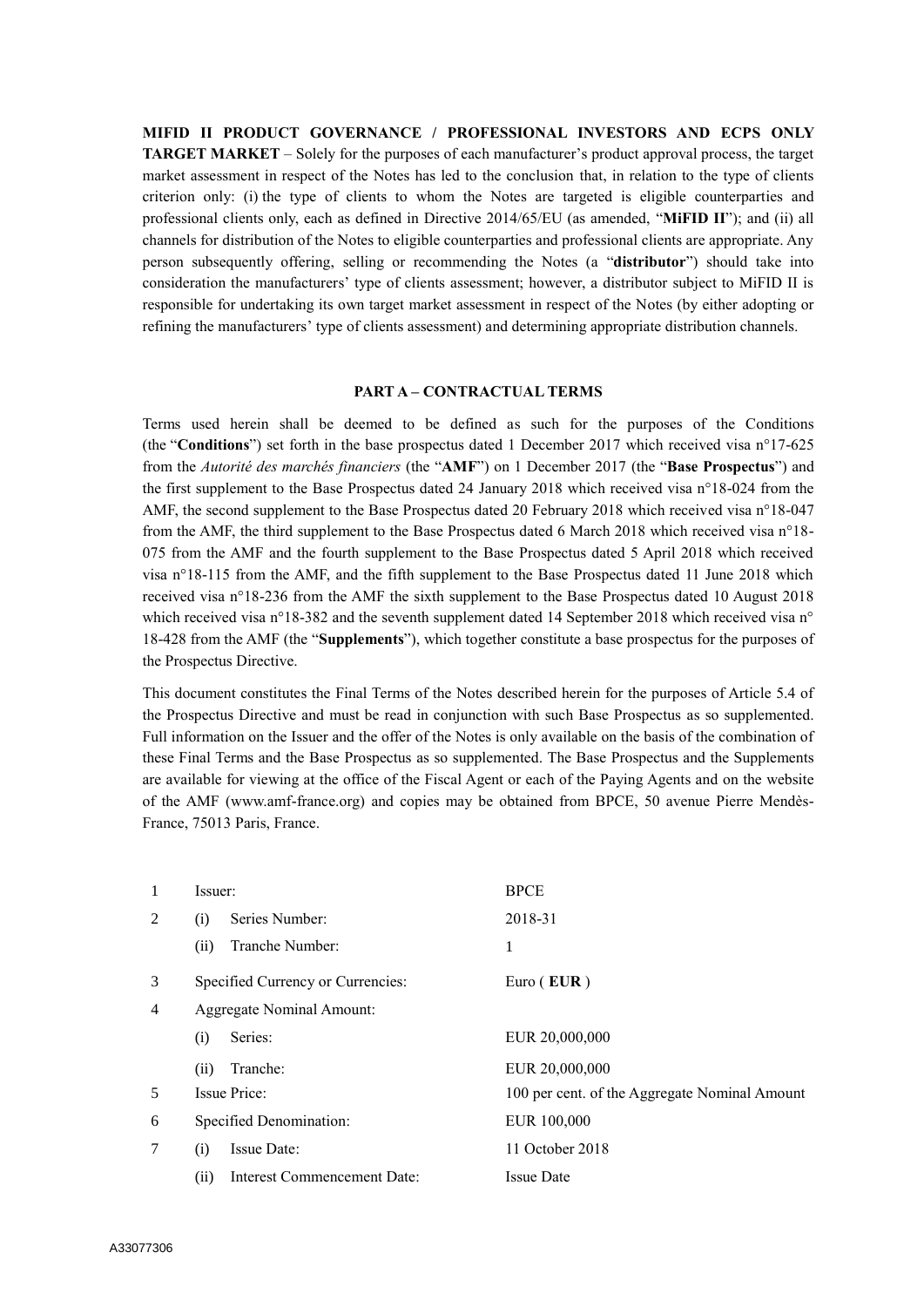| 8  |                           | Interest Basis:                                                          | 0.77 per cent. Fixed Rate]                                                                                                                                                                      |
|----|---------------------------|--------------------------------------------------------------------------|-------------------------------------------------------------------------------------------------------------------------------------------------------------------------------------------------|
|    |                           |                                                                          | (further particulars specified below)                                                                                                                                                           |
| 9  |                           | Maturity Date:                                                           | 11 October 2024                                                                                                                                                                                 |
| 10 | Redemption Basis:         |                                                                          | Subject to any purchase and cancellation or early<br>redemption, the Notes will be redeemed on the<br>Maturity Date at 100 per cent. of their nominal<br>amount                                 |
| 11 | Change of Interest Basis: |                                                                          | Not Applicable                                                                                                                                                                                  |
| 12 | Put/Call Options:         |                                                                          | Not Applicable                                                                                                                                                                                  |
| 13 | (i)                       | Status of the Notes:                                                     | Senior -Preferred Notes                                                                                                                                                                         |
|    | (ii)                      | Dates of the corporate authorisations for<br>issuance of Notes obtained: | Decision of the <i>Directoire</i> of the Issuer dated<br>9 April 2018 and decision of Mr. Roland<br>Charbonnel, Director of Group Funding and<br>Investor Relations Department, dated 2 October |

2018

# **PROVISIONS RELATING TO INTEREST (IF ANY) PAYABLE**

| 14 | Fixed Rate Note Provisions:                                                     | Applicable                                                                                  |
|----|---------------------------------------------------------------------------------|---------------------------------------------------------------------------------------------|
|    | Rate of Interest:<br>(i)                                                        | 0.77 per cent. per annum payable annually in arrear<br>on each Interest Payment Date        |
|    | Interest Payment Date(s):<br>(ii)                                               | 11 October in each year commencing on 11<br>October 2019 up to and including Maturity Date. |
|    | Fixed Coupon Amount:<br>(iii)                                                   | EUR 770 per Note of EUR 100,000 Specified<br>Denomination                                   |
|    | <b>Broken Amount:</b><br>(iv)                                                   | Not Applicable                                                                              |
|    | Day Count Fraction:<br>(v)                                                      | Actual/Actual (ICMA)                                                                        |
|    | Resettable:<br>(vi)                                                             | Not Applicable                                                                              |
|    | (vii) Determination Dates:                                                      | 11 October in each year                                                                     |
|    | (viii) Payments on Non-Business Days:                                           | As per the Conditions                                                                       |
| 15 | Floating Rate Note Provisions:                                                  | Not Applicable                                                                              |
| 16 | Zero Coupon Note Provisions:                                                    | Not Applicable                                                                              |
| 17 | <b>Inflation Linked Interest Note Provisions:</b>                               | Not Applicable                                                                              |
|    | PROVISIONS RELATING TO REDEMPTION                                               |                                                                                             |
| 18 | Call Option:                                                                    | Not Applicable                                                                              |
| 19 | Put Option:                                                                     | Not Applicable                                                                              |
| 20 | MREL/TLAC Disqualification Event Call                                           |                                                                                             |
|    | Option:                                                                         | Applicable                                                                                  |
| 21 | Final Redemption Amount of each Note:                                           | EUR 100,000 per Note of EUR 100,000 Specified<br>Denomination                               |
| 22 | Inflation Linked Notes - Provisions relating to<br>the Final Redemption Amount: | Not Applicable                                                                              |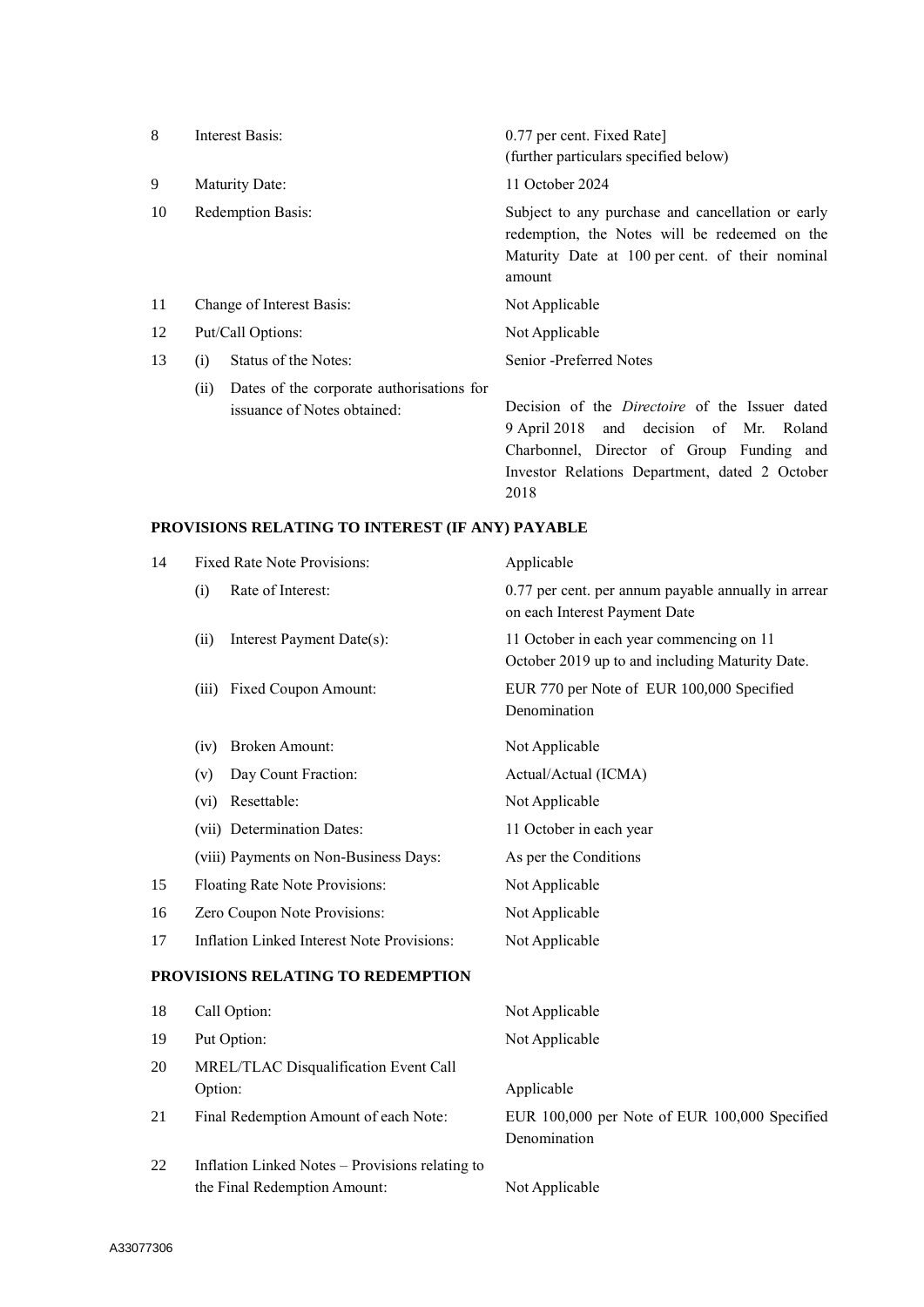- 23 Early Redemption Amount:
	- (i) Early Redemption Amount(s) of each Senior Note payable on redemption upon the occurrence of an MREL/TLAC Disqualification Event (Condition  $6(g)$ ), if applicable, a Withholding Tax Event (Condition 6(i)(i)), a Gross Up Event (Condition  $6(i)(ii)$ ) or for Illegality
	- (ii) Early Redemption Amount(s) of each Subordinated Note payable on redemption upon the occurrence of a Capital Event (Condition 6(h)), a Withholding Tax Event (Condition 6(i)(i)), a Gross-Up Event (Condition 6(i)(ii)) or a Tax Deductibility Event (Condition 6(i)(iii)): Not Applicable
	- (iii) Redemption for taxation reasons permitted on days others than Interest Payment Dates (Condition 6(i)): Yes
	- (iv) Unmatured Coupons to become void upon early redemption (Materialised Bearer Notes only) (Condition 7(f)): Not Applicable

#### **GENERAL PROVISIONS APPLICABLE TO THE NOTES**

| 24 | Form of Notes:                                                                                                          | <b>Dematerialised Notes</b> |
|----|-------------------------------------------------------------------------------------------------------------------------|-----------------------------|
|    | Form of Dematerialised Notes:<br>(i)                                                                                    | Bearer form (au porteur)    |
|    | Registration Agent:<br>(ii)                                                                                             | Not Applicable              |
|    | Temporary Global Certificate:<br>(iii)                                                                                  | Not Applicable              |
|    | Applicable TEFRA exemption:<br>(iv)                                                                                     | Not Applicable              |
| 25 | Financial Centre(s):                                                                                                    | Not Applicable              |
| 26 | Talons for future Coupons or Receipts to be<br>attached to Definitive Notes (and dates on<br>which such Talons mature): | Not Applicable              |
| 27 | Details relating to Instalment Notes: amount of<br>each instalment, date on which each payment<br>is to be made:        | Not Applicable              |
| 28 | Redenomination provisions:                                                                                              | Not Applicable              |
| 29 | Purchase in accordance with applicable French<br>laws and regulations:                                                  | Applicable                  |
| 30 | Consolidation provisions:                                                                                               | Not Applicable              |
| 31 | Events of Default for Senior Preferred Notes<br>(Condition $9(a)$ ):                                                    | Not Applicable              |

(Condition 6(l)): EUR 100,000 per Note of EUR 100,000 Specified Denomination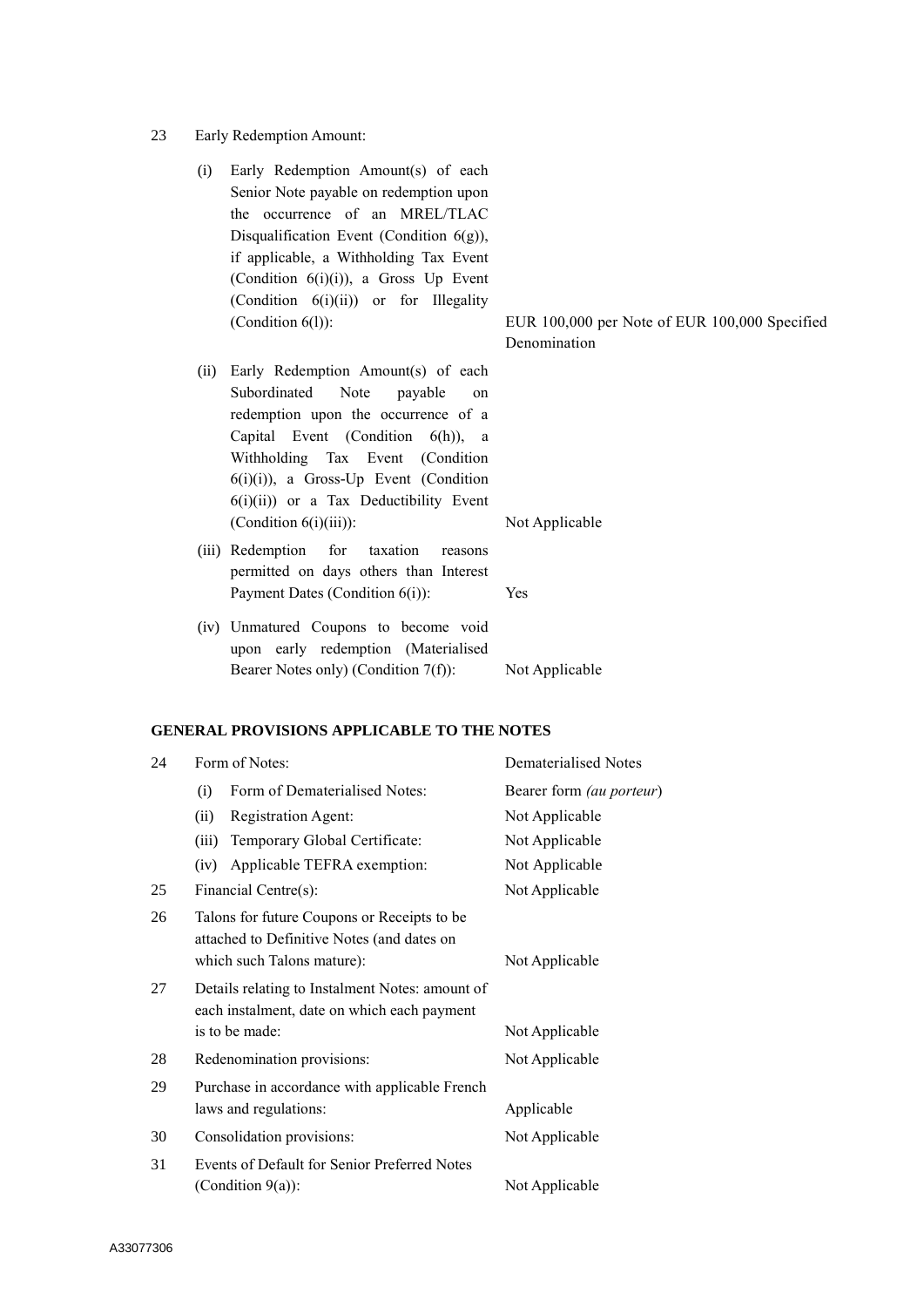32 Meeting and Voting Provisions (Condition 11): Contractual *Masse* shall apply

Name and address of the Representative: MCM AVOCAT, Selarl d'avocats interbarreaux inscrite au Barreau de Paris 10, rue de Sèze 75009 Paris France Represented by Maître Antoine Lachenaud, Cogérant - associé

Name and address of the alternate Representative: Maître Philippe Maisonneuve Avocat 10, rue de Sèze 75009 Paris France The Representative will receive a remuneration of EUR 2,000 (excluding VAT) per year.

### **RESPONSIBILITY**

The Issuer accepts responsibility for the information contained in these Final Terms.

Signed on behalf of BPCE

Duly represented by:

Mr. Roland Charbonnel

Director of Group Funding and Investor Relations Department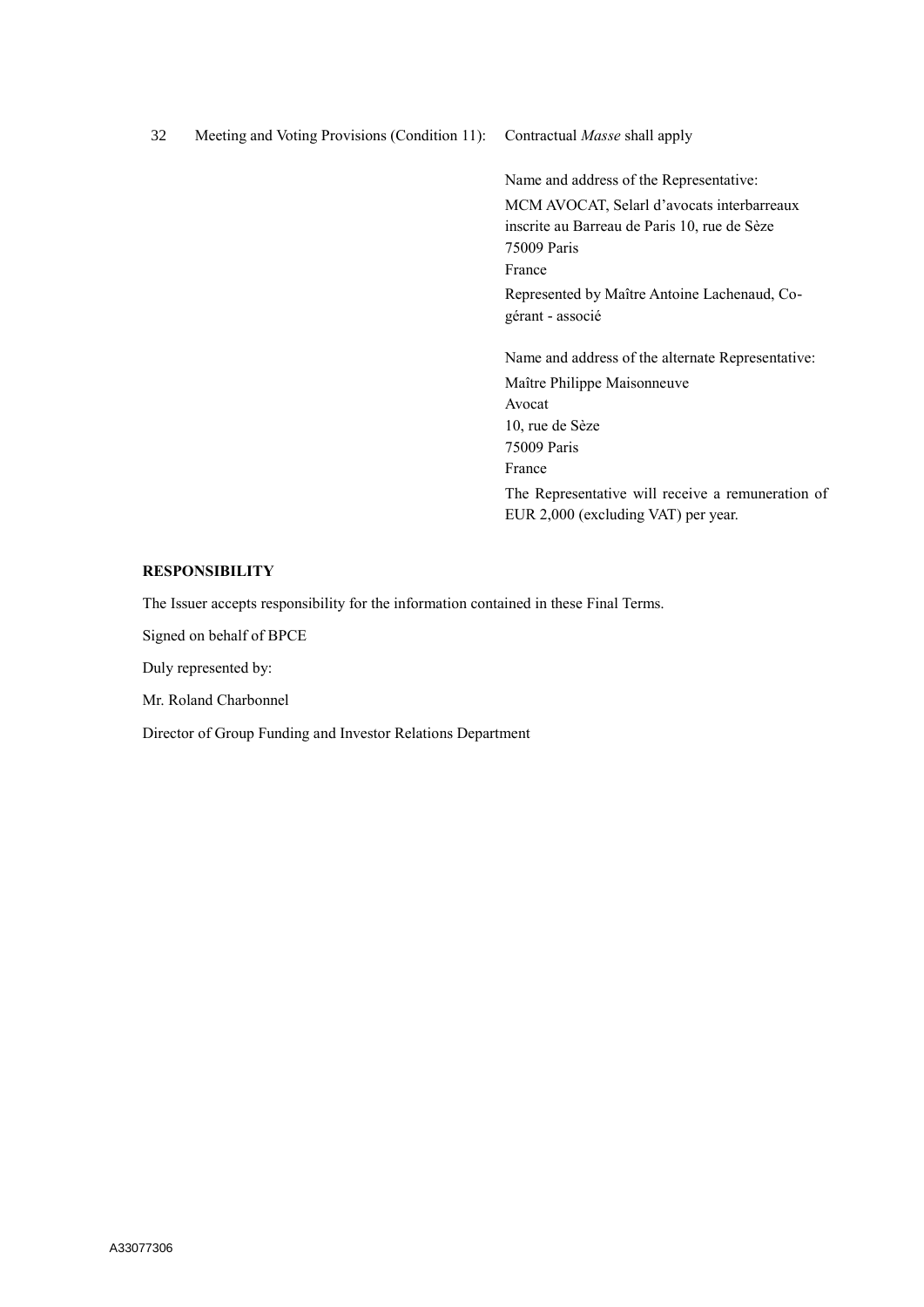# **PART B – OTHER INFORMATION**

# 1 **LISTING AND ADMISSION TO TRADING**

| (i)  | trading:               | Listing and Admission to                |    | Application has been made by the Issuer (or on its behalf) for the<br>Notes to be listed and admitted to trading on Euronext Paris with<br>effect from the Issue Date. |
|------|------------------------|-----------------------------------------|----|------------------------------------------------------------------------------------------------------------------------------------------------------------------------|
| (ii) | related to<br>trading: | Estimate of total expenses<br>admission | to | EUR 4,375 (including AMF fees)                                                                                                                                         |

### 2 **RATINGS**

Ratings: The Notes to be issued are expected to be rated: S&P: A S&P is established in the European Union and registered under Regulation (EC) No 1060/2009 as amended.

### 3 **INTERESTS OF NATURAL AND LEGAL PERSONS INVOLVED IN THE ISSUE**

Save as discussed in "Subscription and Sale", so far as the Issuer is aware, no person involved in the offer of the Notes has an interest material to the offer.

#### 4 **YIELD**

| Indication of yield: | 0.77 per cent. per annum                                                                                               |
|----------------------|------------------------------------------------------------------------------------------------------------------------|
|                      | The yield is calculated at the Issue Date on the basis of the Issue<br>Price. It is not an indication of future yield. |

## 5 **OPERATIONAL INFORMATION**

| ISIN:                                                                  | FR0013371028             |  |  |  |
|------------------------------------------------------------------------|--------------------------|--|--|--|
| Common Code:                                                           | 189143737                |  |  |  |
| Depositaries:                                                          |                          |  |  |  |
| Euroclear France to act as<br>(i)<br>Central Depositary:               | <b>Yes</b>               |  |  |  |
| (ii)<br>Common Depositary for<br>Euroclear and Clearstream:            | No                       |  |  |  |
| Any clearing system(s) other than<br>Euroclear and Clearstream and the |                          |  |  |  |
| relevant identification number(s):                                     | Not Applicable           |  |  |  |
| Delivery:                                                              | Delivery against payment |  |  |  |
| Names and addresses of additional                                      |                          |  |  |  |
| Paying Agent(s) (if any):                                              | Not Applicable           |  |  |  |